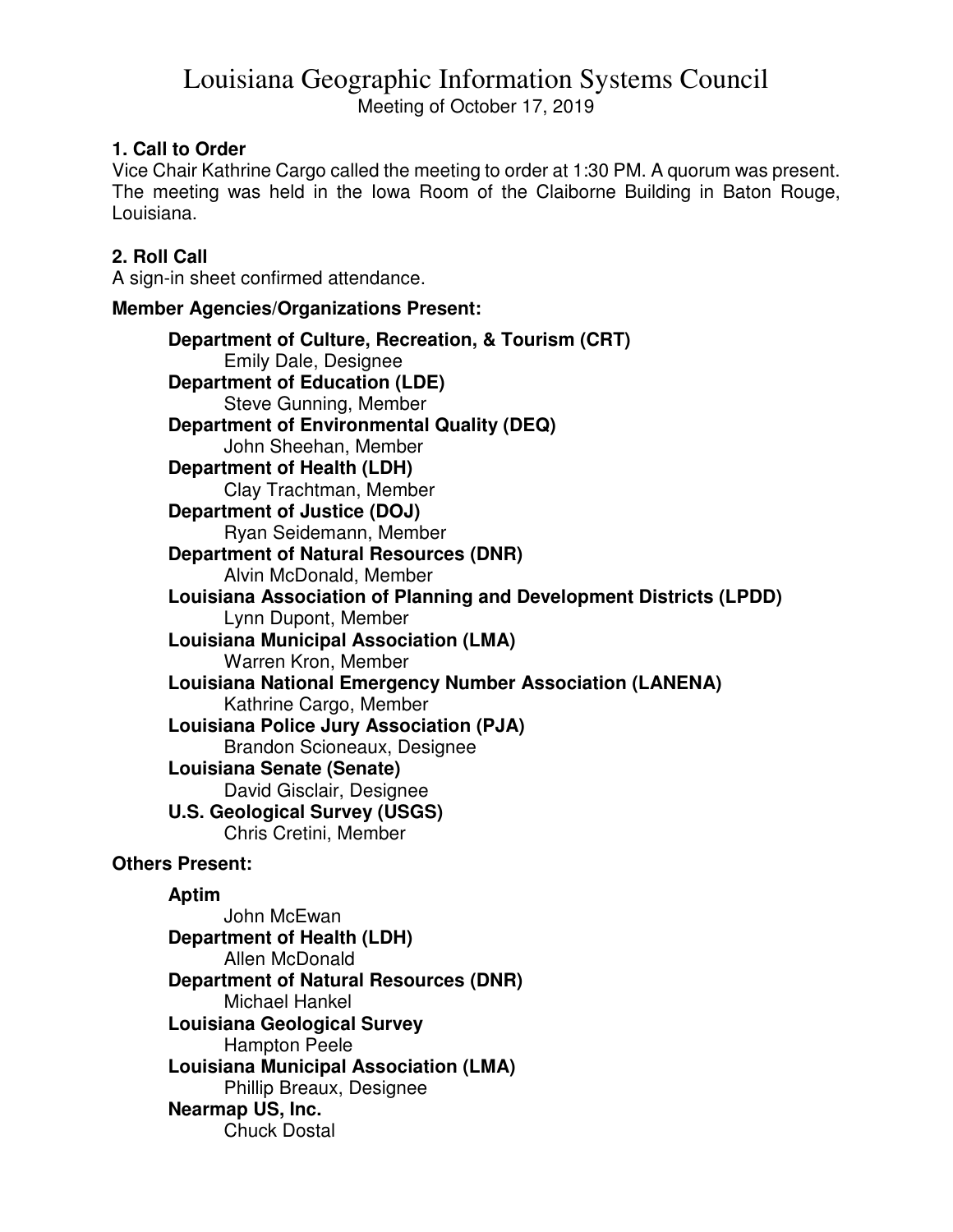# Tyler Behle

# **3. Approval of Minutes**

The September 2019 meeting minutes were approved without edits. The motion was made by Clay Trachtman (LDH) and seconded by David Gisclair (Senate) with unanimous approval. The Digital Data Committee minutes for September 2019 were approved with edits. Warren Kron (LMA) explained the edits in the minutes were made to correct some minor errors. The motion was made by David Gisclair (Senate) and seconded by Ryan Seidemann (DOJ) with unanimous approval.

### **4. Chair's Report:**

Vice Chair Kathrine Cargo (LANENA) updated the Council on the progress of the Authoritative Data Statement ("ADS"). Ms. Cargo (LANENA) and Lynn Dupont (LPDD) noted that some additional edits to the ADS were made at the request of DOTD. John Sheehan (DEQ) asked whether the document needed to be final before further discussion with the surveyors and LAPELs. Ms. Dupont (LPDD) said that she wants a final document before such discussions and that she would incorporate DOTD edits by e-mail and recirculate to the Council for consideration at a future meeting. Further discussion of the ADS was had by Mr. Sheehan (DEQ), Ms. Cargo (LANENA), Ms. Dupont (LPDD), David Gisclair (Senate), and Ryan Seidemann (DOJ) regarding the nature of disclaimers.

### **5. Presentation:**

Tyler Behle and Chuck Dostal, Nearmap US, Inc., "New Technologies Available With Nearmap."

# **7. Old Business:**

Warren Kron (LMA) provided an update on the Louisiana Roads Schema and asked the Council to adopt the schema as provided at the meeting. David Gisclair (Senate) made a motion to adopt the schema that was seconded by Lynn Dupont (LPDD). Following discussion by John Sheehan (DEQ), Mr. Gisclair (Senate), and Mr. Kron (LMA), the motion passed unanimously. Vice Chair Kathrine Cargo (LANENA) noted for the record that the schema voted upon did not include the MIRE data on the same sheet of paper, as such data are controlled by DOTD.

Ms. Dupont (LPDD) and Ms. Cargo (LANENA) provided a brief report on the GIS Pro conference.

#### **8. New Business**:

Vice Chair Kathrine Cargo (LANENA) announced that NEI would be doing a free presentation at the Regional Planning Commission offices in New Orleans on Trimble, ESRI, drones, and LiDAR in the coming weeks. Warren Kron (LMA) announced GIS Day in Baton Rouge at the Main Library on November 13, 2019. Ms. Cargo (LANENA) noted that maps would be on display for GIS Day at the Regional Planning Commission offices and at City Hall in New Orleans.

Chris Cretini (USGS) announced that USGS is continuing discussions on South Louisiana LiDAR data collection and is looking for local sponsors.